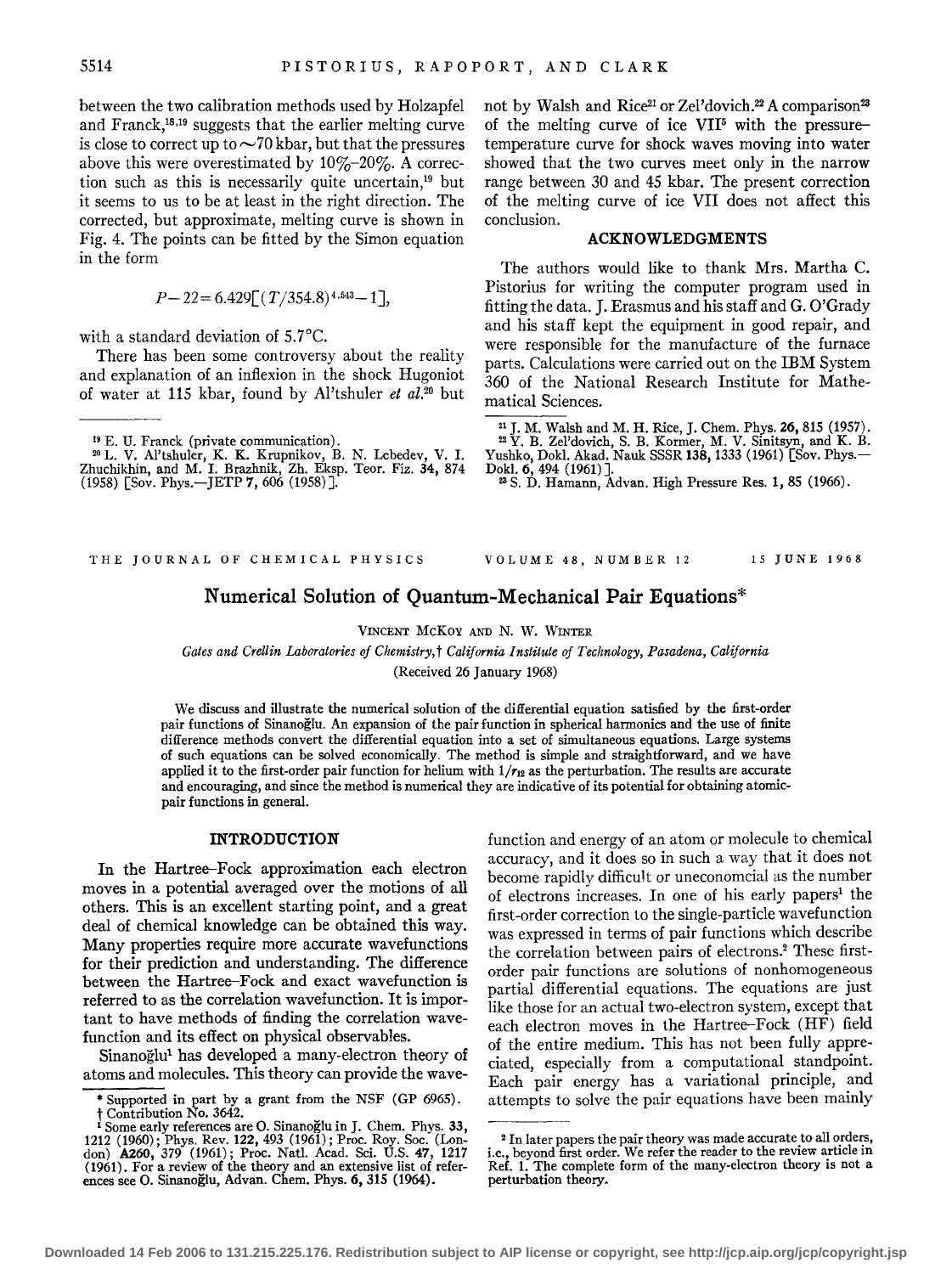by this method. The variational method reduces the calculation to the evaluation of a large number of integrals. The presence of a nonlocal potential in the HF operator does lead to some difficult integrals, which can become more difficult if higher powers of the interelectronic coordinate are included. A large effort has gone into evaluating such atomic integrals.

In this paper we discuss and illustrate the numerical solution of the differential equation satisfied by a pair function. An expansion of the pair function in spherical harmonics and the use of finite-difference methods convert the differential equation into a set of simultaneous equations. Large systems of such equations can be solved quite economically, e.g., about 2000 equations in two minutes. The method has many attractive features, and we have applied it to the equation of the first-order pair function for the helium atom. The results are accurate and encouraging, and since the method is numerical, these results are truly indicative of its potential in solving for atomic pair functions in general.

#### **THEORY**

#### A. Sinanoglu's Pair Equations

The total Hamiltonian, H, and the zeroth-order Hamiltonian,  $H_0$ , for an N-electron atom are

$$
H = \sum_{i=1}^{N} \left( -\frac{1}{2} \nabla_i^2 - \frac{Z}{r_i} \right) + \sum_{i < j}^{N} \frac{1}{r_{ij}} \tag{1}
$$

and

$$
H_0 = \sum_{i=1}^{N} (h_i^0 + V_i), \qquad (2a)
$$

respectively. In Eq.  $(2a)$   $V_i$  is the Hartree-Fock potential, which is the same for all electrons. For closed-shell and  $e_i$  is just the HF operator minus an orbital energy, atoms  $V_i$  is uniquely defined.<sup>3</sup> Also in Eq. (2a),  $\epsilon_i$ ,

$$
h_i^0 = -\frac{1}{2}\nabla_i^2 - (Z/r_i).
$$

The zeroth-order function  $\psi^{(0)}$  satisfies

$$
H_0\psi^{(0)} = E_0\psi^{(0)},\tag{3}
$$

where

$$
E_0 = \sum_i \epsilon_i
$$

and each HF orbital satisfies the equation

$$
(h_i^0 + V_i)\phi_i = \epsilon_i \phi_i. \tag{4}
$$

The zeroth-order wavefunction  $\psi^{(0)}$  is just the antisymmetrized product of HF orbitals,

$$
\psi^{(0)} = A(\phi_i(1)\phi_2(2)\cdots\phi_R(N)) \tag{5}
$$

The first-order correction to  $\psi^{(0)}$ ,  $\psi^{(1)}$ , satisfies the

equation

$$
(6) \quad H_0 - E_0 \rangle \psi^{(1)} = (E_1 - H_1) \psi^{(0)} \,, \tag{6}
$$

where the perturbation  $H_1$  is

 $\overline{(\}$ 

$$
H_1 = \sum_{i < j}^{N} \frac{1}{r_{ij}} - \sum_{i=1}^{N} V_i. \tag{7}
$$

Equation (6) is an inhomogeneous partial differential equation in *3N* spatial variables. It has solutions if the corresponding homogeneous equation are orthogonal to the inhomogeneity,  $(E_1-H_1)\psi^{(0)}$ . The general solution of Eq. (6) is

$$
\psi^{(1)} = \psi_p^{(1)} + c\psi^{(0)},\tag{8}
$$

i.e., a sum of a particular solution,  $\psi_p^{(1)}$ , plus a contribution from the homogeneous solution. The constant, *c,*  is chosen so that  $\langle \psi^{(0)}, \psi^{(1)} \rangle = 0$ .

From Sinanoğlu's analysis<sup>1</sup> the first-order wavefunction can be written as

$$
\psi^{(1)} = \sum_{i
$$

where  $\hat{u}_{ij}^{(1)}(\mathbf{x}_i, \mathbf{x}_j)$ , a first-order pair function, satisfies the nonhomogeneous differential equation

$$
(e_i+e_j)\hat{u}_{ij}^{(1)} = -Q(1/r_{12})B(\phi_i(1)\phi_j(2)).
$$
 (10)

The operator, Q, makes a two-electron function orthogonal to all occupied H-F orbitals; i.e.,

$$
Q=1-\sum_{i=1}^{N} (|\phi_i(1)\rangle\langle\phi_i(1)|+|\phi_i(2)\rangle\langle\phi_i(2)|)
$$
  
+ 
$$
\sum_{i (11)
$$

$$
e_i = -\frac{1}{2}\nabla_i^2 - \frac{Z}{r_i} + \sum_{j=1}^N S_j(\mathbf{x}_i) - \sum_{j=1}^N R_j(\mathbf{x}_j) - \epsilon_i, \quad (12)
$$

with

(2b)

$$
B(\phi_i(1)\phi_j(2)) = (1/\sqrt{2}) (\phi_i(1)\phi_j(2) - \phi_i(2)\phi_j(2)),
$$
\n(13a)

$$
S_j(\mathbf{x}_i)\phi_k(\mathbf{x}_i) = \left(\int \phi_j(\mathbf{x}_j) r_{ij}^{-1} \phi_j(\mathbf{x}_j) d\mathbf{x}_j\right) \phi_k(\mathbf{x}_i),
$$
\n(13b)

and

$$
R_j(\mathbf{x}_i)\phi_k(\mathbf{x}_i) = \left(\int \phi_j(\mathbf{x}_j) r_{ij}^{-1} \phi_k(\mathbf{x}_j) d\mathbf{x}_j\right) \phi_j(\mathbf{x}_i).
$$
\n(13c)

We also define

$$
V_c(\mathbf{x}_i) = \sum_{j=1}^N S_j(\mathbf{x}_i)
$$
 (14a)

<sup>3</sup> For a discussion of the many-electron theory for open-shell systems see H. J. Silverstone and O. Sinanoglu, J. Chem. Phys.<br>44, 1899, 3608 (1966).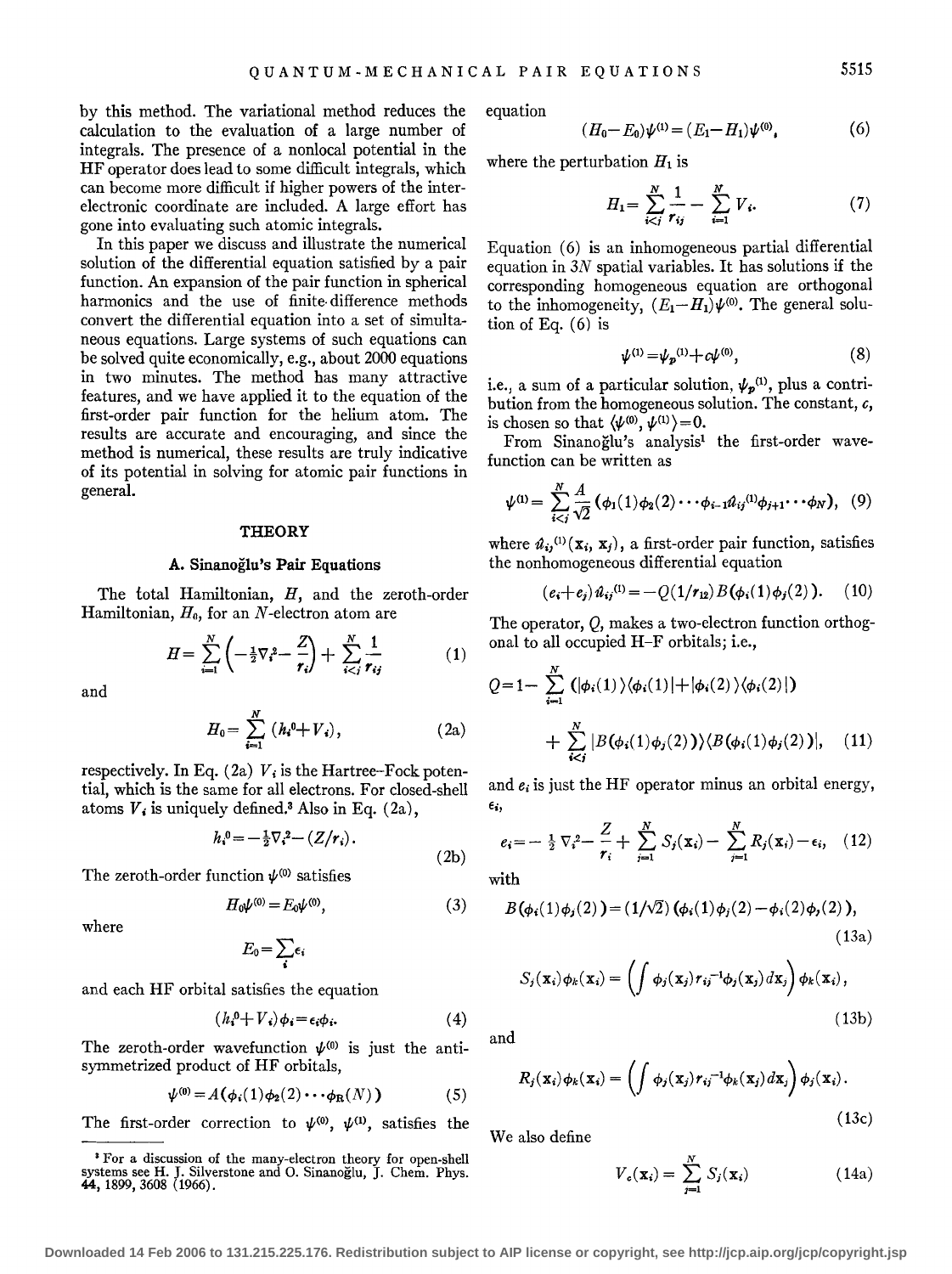and

$$
V_e(\mathbf{x}_i) = \sum_{j=1}^N R_j(\mathbf{x}_i). \tag{14b}
$$

The pair functions are also rigorously orthogonal to all occupied HF orbitals, i.e.,

$$
\int \hat{\mathbf{\boldsymbol{\mathcal{u}}}}_{ij}^{(1)}(\mathbf{x}_1, \mathbf{x}_2) \phi_k(\mathbf{x}_1) d\mathbf{x}_1 = 0.
$$

The second-order energy,  $E_2$ , is

$$
E_2 = \sum_{i
$$

The pair function,  $\hat{u}_{ij}^{(1)}$ , is the solution of the first-order part of the Schrödinger equation for two electrons in the HF "sea." The effect of the medium enters through the HF potentials in the operators *e;* and Q.

One can write the solution of Eq. (10) as follows:

$$
\hat{u}_{ij}^{(1)} = Qu_{ij},\tag{16}
$$

where  $Q$  is defined in Eq. (11) and  $u_{ij}$  satisfies the equation

$$
(e_i+e_j)u_{ij}=[J_{ij}-K_{ij}-(1/r_{12})]B(\phi_i(1)\phi_j(2)), (17)
$$

with  $f_{ij}$  and  $K_{ij}$  the Coulomb and exchange integrals for orbitals  $\phi_i$  and  $\phi_j$ . This approach has some advantages if one needs to expand  $u_{ij}$  in a series of spherical harmonics. The general solution to Eq. ( 17) is obtained by orthogonalizing a particular solution to  $B(\phi_i, \phi_j)$ . If  $B(\phi_i(1)\phi_i(2))$  belongs to a two-electron irreducible representation, then Eq. (17) has a unique solution, e.g., 1s<sup>2</sup> pair of electrons. However, when  $B(\phi_i(1)\phi_i(2))$ is not a pure two-electron symmetry state, then Eq.  $(16)$  does not have a solution,<sup>1</sup> and one must write

$$
B(\phi_i \phi_j) = \sum_{s=1}^m a_s \phi_{ij}^s, \qquad (18)
$$

where  $\phi_{ii}$ <sup>3</sup> are unperturbed pure symmetry states. Then,

$$
u_{ij} = \sum_{s=1}^{m} a_s u_{ij}^s \qquad (19)
$$

$$
(e_i+e_j)u_{ij} = \left[\langle \phi_{ij}{}^s(1/\tau_{12})\phi_{ij}{}^s\rangle - (1/\tau_{12})\right]\phi_{ij}{}^s. \quad (20)
$$

The solution of Eq. (10) does not require any vector coupling schemes such as Eqs. (18) and (20), but the obvious symmetry properties of  $u_{ij}$ <sup>*a*</sup> are convenient if  $u_{ij}$  is expanded in spherical harmonics. We have given Eqs. (17) and (20) because the use of symmetry pairs leads to simplifications in the numerical treatment of these equations. Equation ( 17) is also very similar to the equation one obtains starting from a bare nuclei Hamiltonian, i.e., a hydrogenic  $\psi^{(0)}$ . In that case, the first-order wavefunction is again written like Eq. (9) but with  $\hat{u}_{ij}^{(1)}$  replaced by  $u_{ij}$ , which satisfies an equation very similar to Eq. (17), i.e.,

$$
\begin{aligned} \left[ -\frac{1}{2} \nabla_1^2 - \nabla_2^2 - (Z/r_1) - (Z/r_2) - \epsilon_i - \epsilon_j \right] u_{ij} \\ = \left[ J_{ij} - K_{ij} - (1/r_{12}) \right] B(\phi_i(1)\phi_j(2)). \end{aligned} \tag{21}
$$

The comparison between Eqs. (17) and (21) is obvious.

In the perturbation study of helium, starting from an unscreened hydrogenic  $\psi^{(0)}$ , one usually writes

$$
H_0 = -\frac{1}{2}\nabla_1^2 - \frac{1}{2}\nabla_2^2 - (Z/r_1) - (Z/r_2), \qquad (22)
$$

$$
H_1 = 1/r_{12}, \t\t(23)
$$

and  $\psi^{(1)}$  satisfies Eq. (6). Comparison of Eqs. (6), (21), (22), and (23) shows that  $\psi^{(i)}$  is just an example of a pair function. This is the example we use to illustrate our method of solution of pair equations. Numerical details of the method demonstrate that these results are indicative of its usefulness for obtaining atomic pair functions in general.

# B. Reduction of Pair Equations

For quantitative results one must solve Eqs. (10), (17), or (21). Most attempts so far have used a variational approach. Equation (15) can be written

$$
E^{(2)} = \sum_{i < j} \epsilon_{ij}^{(2)},\tag{24}
$$

and one has a minimum principle<sup>1</sup> for each  $\epsilon_{ij}^{(2)}$ , i.e.,

$$
\epsilon_{ij}^{(2)} \approx \epsilon_{ij}^{(2)} = 2 \langle B(\phi_i \phi_j), m_{ij} \hat{u}_{ij}^{(1)} \rangle + \langle \hat{u}_{ij}^{(1)}, (e_i + e_j) \hat{u}_{ij}^{(1)} \rangle, (25)
$$

with

$$
m_{ij}(1, 2) = (1/r_{12}) - \bar{S}i(1) - \bar{S}_i(2) - \bar{S}_j(2)
$$

$$
- \bar{S}_j(1) + J_{ij} - K_{ij}, \qquad (26a)
$$

$$
\bar{S}_i(1) = S_i(1) - R_i(1), \qquad (26b)
$$

and  $\hat{u}_{ij}^{(1)}$  is varied to minimize  $\epsilon_{ij}^{(2)}$ . With a variational form for  $\hat{u}_{ij}^{(1)}$ , one evaluates all the integrals in Eq. (25) and determines  $a_{ij}$ <sup>(1)</sup>. For different types of pairs one has a choice of  $\hat{u}_{ij}^{(1)}$ , e.g., a configurationinteraction (CI), open-shell, and a  $r_{12}$ -type  $\hat{u}_{ij}^{(1)}$ . We will comment later on their relative merits in comparison with the numerical method. We now show that these pair functions can be obtained accurately by solving the partial differential equation by numerical methods. The method is direct, with simple programming requirements.

The pair function,  $a_{ij}^{(1)}$ , is expanded in a series of surface harmonics, the coefficients in the expansion being functions of the radii of the two electrons,4

$$
\hat{u}_{ij}^{(1)} = \sum_{lm: l'm'} (r_1 r_2)^{-1} \hat{u}_{lm: l'm'}(r_1, r_2) \times S_{lm}(\theta_1, \phi_1) S_{l'm'}(\theta_2, \phi_2).
$$
 (27)

For a spherically symmetric pair function the spatial part of  $a_{ij}$ <sup>(1)</sup> depends only on  $r_1$ ,  $r_2$ , and  $\theta_{12}$ . However, for states of arbitrary symmetry one has to expand in

<sup>4</sup> For a suggestion along these lines see J. Musher in *Modern Quantum Chemistry-Istanbul Lectures, Part II, Interaction,* 0. Sinanoglu, Ed. (Academic Press Inc., New York, 1965).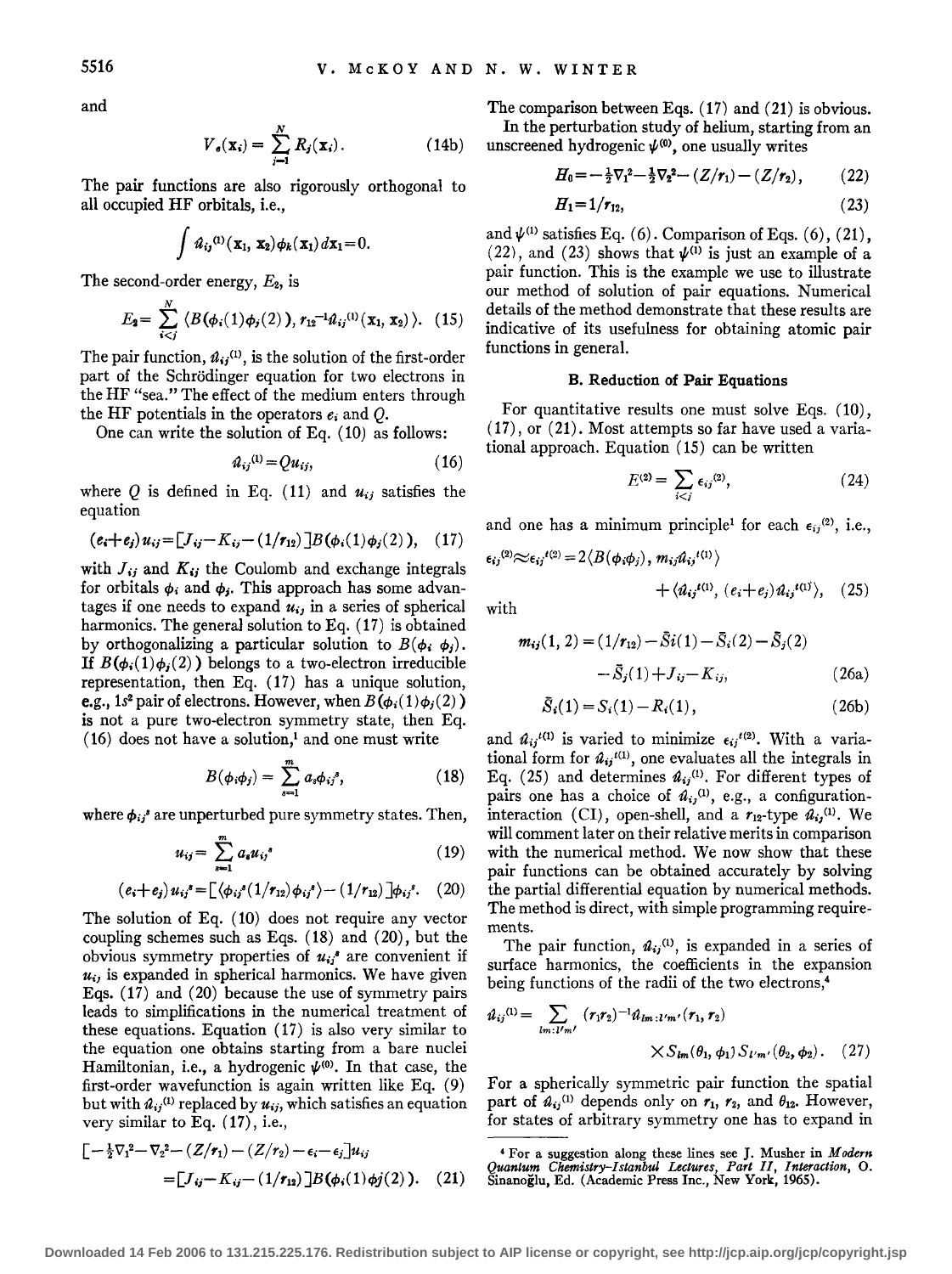terms of angular symmetries with respect to the two where  $U_1(r_1, r_2)$  stands for electrons separately. The  $1/r_{12}$  term on the right-hand side of Eq. ( 10) can be written

$$
r_{12}^{-1} = \sum_{l=0} U_l(r_1, r_2) \sum_{m=-l}^{l} S_{lm}(\theta_1, \phi_1) S_{l-m}(\theta_2, \phi_2), \quad (28)
$$

(28) and 
$$
S_{lm}
$$
 is a surface harmonic. Substitution of the expansion Eq. (27) into Eq. (17) or Eq. (10) gives

 $\left(\frac{r<^l}{r>^{l+1}}\right)$ 

$$
(e_i+e_j) \hat{u}_{ij}^{(1)}(r_1,r_2)
$$
\n
$$
= \sum_{lm,l'm'} \left[ -\frac{1}{2r_1^2} \frac{\partial}{\partial r_1} \left( r_1^2 \frac{\partial}{\partial r_1} \right) - \frac{1}{2r_2^2} \frac{\partial}{\partial r_2} \left( r_2^2 \frac{\partial}{\partial r_2} \right) + \frac{l(l+1)}{2r_1^2} + \frac{l'(l'+1)}{2r_2^2} + V(r_1) + V(r_2) - \epsilon_i - \epsilon_j \right]
$$
\n
$$
\times (r_1r_2)^{-1} \hat{u}_{lm;l'm'}(r_1,r_2) S_{lm}(\theta_1,\phi_1) S_{l'm'}(\theta_2,\phi_2). \quad (29)
$$

For closed-shell systems the Hartree-Fock potential,  $V(r_1)$ , is spherically symmetric. For open-shell systems one still requires the potential to be spherically symmetric and the orbitals, symmetry orbitals.<sup>8</sup> With the expansion, Eq.  $(28)$ , the right-hand side of Eq.  $(10)$  or Eq.  $(17)$  becomes a sum of terms,

$$
\sum_{ll'mm'} G_{lml'm'}(r_1,r_2) S_{lm}(1) S_{l'm'}(2).
$$

The  $G_{lm,l'm'}$  are combinations of terms  $U_l(r_1, r_2)$  and the radial factors of the H-F orbitals. One now obtains a set of uncoupled equations, one for each term in Eq. ( 27),

$$
\left(-\frac{1}{2}\frac{\partial^2}{\partial r_1^2} - \frac{1}{2}\frac{\partial^2}{\partial r_2^2} + \frac{l(l+1)}{2r_1^2} + \frac{l'(l'+1)}{2r_2^2} + V(r_1) + V(r_2) - \epsilon_i - \epsilon_j\right)u_{lm+l'm'}(0) = r_1r_2G_{lm;l'm'}(r_1, r_2).
$$
 (30)

In deriving Eq. (30) we have used relationships such as

$$
S_{ij}(\theta,\phi) S_{kl}(\theta,\phi) = \sum_{\alpha\beta} a_{ijk} \alpha^{\beta} S_{\alpha\beta}(\theta,\phi), \quad (31)
$$

where  $a_{ijk}a^j$  are numerical coefficients. Equation (30) is our basic equation. It is a second-order elliptic partial differential equation in two variables, and no closedform solution exists.

#### C. Analysis

Of the numerical methods for solving partial differential equations, those employing finite differences are most frequently used. Finite-difference methods are approximate in the sense that derivates at a point are approximated by difference quotients over a small interval; i.e.,  $\partial \phi / \partial x$  is replaced by  $\partial \phi / \partial x$  where  $\delta x$  is small, but the solutions are not approximate in the sense of being crude estimates. In these methods the area of integration is divided into a set of square meshes, and an approximate solution to the differential equation is found at these mesh points. This solution is obtained by approximating the partial differential equation by *n*  algebraic equations. The values at the mesh points form a vector which is the solution of the set of simultaneous linear equations. A numerical solution contains no arbitrary constants, so that we always obtain particular integrals rather than complete primitives of the differential equation.

In operator notation Taylor's series can be written<sup>5</sup>

$$
y(x+h) = y(x) + h(dy/dx) + \frac{1}{2}h^2(d^2y/dx^2) + \cdots
$$
  
=  $\exp(hD)y(x)$ . (32a)

Define a central difference operator *o,* 

$$
\delta y(x+\tfrac{1}{2}h) = y(x+h) - y(x), \qquad (32b)
$$

and one has the operator equation

$$
\delta = \exp(\frac{1}{2}hD) - \exp(-\frac{1}{2}hD)
$$
  
= 2 \sinh(\frac{1}{2}hD), \t(32c)

and hence

$$
h^2 D^2 = (2 \sinh^{-1} \frac{1}{2} \delta)^2
$$
  
=  $\delta^2 - \frac{1}{12} \delta^4 + \frac{1}{90} \delta^6 - \cdots$ . (33)

The second derivative of a function at the ith point is

$$
h^{2}(d^{2}y/dx^{2})_{i} = \delta^{2}y_{i} - \frac{1}{12}\delta^{4}y_{i} + \frac{1}{90}\delta^{6}y_{i}.
$$
 (34)

The operators  $\delta^2$  and  $\delta^4$ , etc., are defined by the equations

$$
\delta^2 y(x) = y(x+h) + y(x-h) - 2y(x), \quad (35)
$$

$$
\delta^{4}y(x) = y(x+2h) - 4y(x+h) + 6y(x)
$$

$$
-4y(x-h) + y(x-2h).
$$
 (36)

<sup>&#</sup>x27;See, for example, L. Fox, *The Numerical Solution of Two-Point Boundary Problems in Ordinary Differential Equations* (Oxford University Press, New York, 1957).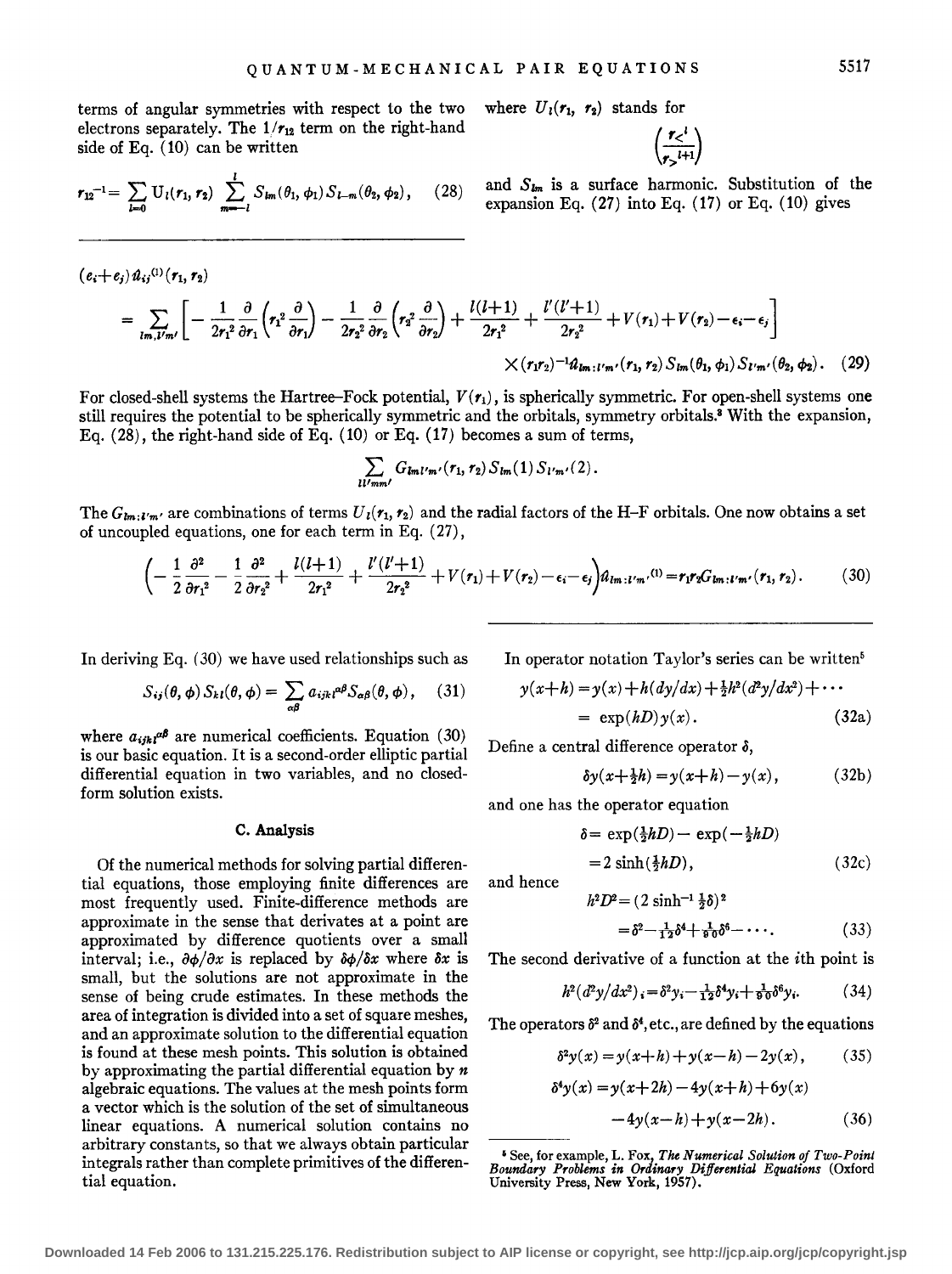Here,  $h$  is the spacing between neighboring mesh points, and the partial derivatives of Eq. (30) become

$$
h^{2}[(\partial^{2}/\partial x^{2}) + (\partial^{2}/\partial y^{2})]u(x, y)
$$
  
=  $(\delta_{x}^{2} + \delta_{y}^{2})u(x, y) - \frac{1}{12}(\delta_{x}^{4} + \delta_{y}^{4})u(x, y) + O(\delta^{6}).$  (37)

At a point  $u(x, y)$  one has

jax2) + (a*<sup>2</sup>*

$$
\begin{aligned} \left[ \left( \frac{\partial^2}{\partial x^2} \right) + \left( \frac{\partial^2}{\partial y^2} \right) \right] u(x, y) \\ &= (1/h^2) \left[ u(x+h, y) + u(x-h, y) + u(x, y+h) \right. \\ &\quad \left. + u(x, y-h) - 4u(x, y) \right] + Cu(x, y), \end{aligned} \tag{38}
$$

with

$$
C = -(1/12h^2)(\delta_x^4 + \delta_y^4) + (1/90h^2)(\delta_x^6 + \delta_y^6) - \cdots
$$
\n(39)

As a first approximation we neglect *Cu* in Eq. (38) and therefore replace the differential operator by the first term on the right-hand side. This leads to a truncation error in the expansion of the differential operator. The form of this truncation error is important, as it allows us to predict the convergence of the numerical solution as one approaches the exact solution (see Appendix A). From Eqs.  $(33)$ - $(39)$  it is obvious that the local truncation error in the second-difference approximation is  $O(h^2)$ . The term *Cu* in Eq. (39) contains higher difference operators, which can be included by an iterative technique (see Appendix B) .

One must now specify the boundary conditions for Eq. (30). We treat the problem as a boundary-value one, specifying the value of the solution on a boundary enclosing the area of integration (Dirichlet boundary conditions). The functions  $\hat{u}_{lm:l'm'}^{(1)}$  vanish along the boundaries  $r_1 = 0$ ,  $r_2 = 0$ . These functions also vanish as  $r_1$ or  $r_2 \rightarrow \infty$ . This boundary condition must be modified so as to handle the equation on a finite numerical grid. There are two alternatives, and both are based on the condition that the solutions approach zero exponentially and essentially do so at some finite value of the independent variable. One can choose a value of  $r_1 = R_1$  and make the solution vanish on this boundary, i.e.,  $u(R_1, r_2) = u(r_1, R_1) = 0$ . One then moves this boundary out to  $r_1 = R_2$ ,  $R_3$ , etc., until at least two adjacent values at the boundary are zero to the required number of significant figures. The boundary condition is then accurately satisfied. The other alternative is based on the asymptotic form of the solution of Eq. ( 30) . We can use this as a boundary condition. For large values of  $r_1$  and  $r_2$  the solution behaves like  $g(r_1, r_2)$  exp $\left[\frac{-\alpha(r_1+r_2)}{r_2}\right]$ , where  $g(r_1, r_2)$  varies slowly. This behavior becomes a boundary condition,

$$
u(r_1, r_2) = e^{\alpha h} u(r_1 + h, r_2). \tag{40}
$$

The boundary condition is satisfied when Eq. (40) holds between neighboring points. Both alternatives work well and bring all atoms of interest within reach of the method.

With Eq. (38) the differential equation is obviously replaced by a set of algebraic equations. In matrix form these equations are

$$
Au = b,\t(41)
$$

where  $u$  is a column vector, the components of which are approximate solutions to the differential equation at a set of internal points. Were it not for the nonlocal exchange potentials of Eq.  $(30)$  [see Eqs.  $(13b)$  and  $(14b)$ ], the matrix **A**, Eq.  $(41)$ , would have a very simple structure; e.g., for  $M$  divisions along each dimension the only nonzero elements lie on the diagonal, the super-, and sub-diagonal, and on lines parallel to the diagonal but  $M$  strips above and below the diagonal. This is a banded matrix of half-bandwidth equal to  $M$ . We now show that (a) large systems of such equations can be solved rapidly and accurately, and (b) once such solutions have been obtained, the nonlocal operators can be taken into account with a small increase in computing time. We put more emphasis on (a), but (b) is shown quite convincingly.

For  $B$  internal points in each dimension we have  $N$ equations with  $N = B^2$ . The matrix *A* then has dimensions  $B^2 \times B^2$ ; e.g., with B about 40 one has a 1600 $\times$ 1600 matrix. We use the method of triangular resolution to solve the matrix equation, Eq. (41). The method has been efficiently programmed,<sup>6</sup> and very large systems of equations can be solved economically. We give a very brief outline of the method. If the leading minors of the matrix *A* are nonzero, there is a unique lower triangular matrix Land a unique upper triangular matrix **U** so that **A=LU.** An upper triangular matrix is one which has zeros above the diagonal. The solution proceeds by eliminating the lower triangular elements, taking pivots successively along the principal diagonal, and the only recorded quantities are the multipliers needed for the triangular resolution **(L)** and the triangularized array **(U)** . The band structure is preserved in the **L** and **U**  factors.7 Solution of the linear equations is straightforward; i.e., for  $Ax = b$  one solves  $Ly = b$  and  $Ux = y$ by forward and backward substitution. The **L** and **U**  matrices can be used to operate on any number of righthand vectors,8 i.e., **b** of Eq. ( 42).

<sup>6</sup>It can be shown that there is no limit on the number of rows of equations that can be handled and that the upper limit on the bandwidth is set by the requirement of having  $\frac{1}{2}M^2$  terms in memory at any one time. For an IBM 7094 an upper limit to the *M* is about 200. This corresponds to a large number of equations.<br>For details of the program see C. W. McCormick and K. J. Hebet,<br>"Solution of Linear Equations with Digital Computers," Tech. Rept., Engineering Division, California Institute of Technology, 1965 (unpublished).

<sup>1965 (</sup>unpublished) . . . . . 7 L. Fox, *Numerical Solution of Ordznary and Partzal Differentzal Equations* (Pergamon Press, Inc., London, 1962) ..

 $^8$  Most of the computing time is required to obtain the  $L$  and  $U$ factors and the time to forward- and back-substitute is much less. This feature enables us to include, by an iterative scheme, both nonlocal potentials and higher-order differences. See Appendix B for details.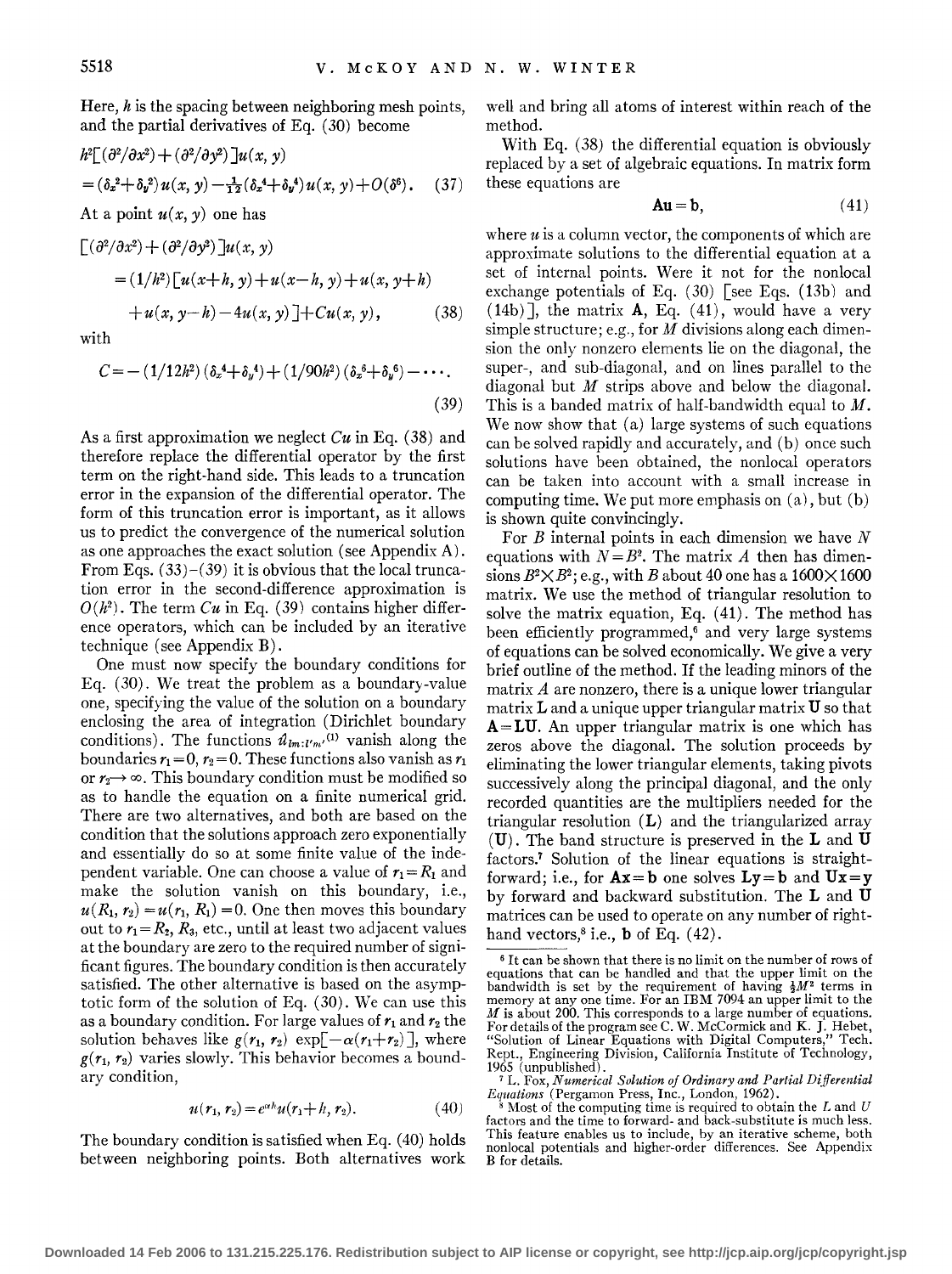For a method to be practical the computing-time requirements must be realistic. The real advantage of triangular resolution for band matrices is that the running time for inversion of an  $N \times N$  matrix is proportional to  $N^3$  rather than  $M^2N$  for triangular resolution. *M* is the half-bandwidth. For this differential equation  $N \approx M^2$ , and the ratio of running times for matrix inversion to triangular resolution is *M2•* Matrix inversion does not preserve band structure, and the time to determine a new set of roots, i.e., solve Eq. ( 40) with a new vector **b**, is proportional to  $N^2$ . The time savings involved here are significant, e.g., a factor of 1600 for  $M \approx 40$ . In the next section we give an example which shows that the method is numerically and economically feasible.

#### **RESULTS**

When the differential equation is converted into a set of simultaneous linear equations the term  $V_c(r_1)$ [see Eq.  $(14a)$ ] is just an algebraic operator evaluated at every mesh point on the grid. For H-F orbitals one would evaluate integrals such as  $S_i(r_2)$ , Eq. (13a), analytically and tabulate them at the necessary points. For a numerical method it makes no difference to the analysis whether the potential term,  $V_c(\mathbf{r}_1)$ , in Eq. (30) is given by HF orbitals or is just the electron-nucleus attraction, i.e., hydrogenic zeroth-order Hamiltonian. They both give rise to numerical arrays, which are evaluated even before the numerical analysis really begins. Hence, to demonstrate our method we pick the simplest pair equation, that for the helium atom starting from a hydrogenic  $H_0$ . The important issue here is the practicality of solving the number of simultaneous equations which must be solved so as to obtain an accurate value of a pair energy. Also, for helium we have a series of previous results on the energy contribution of each partial wave to the second-order energy.

Consider Eqs. (21) and (27). For a  $u_{ij}$  of S symmetry only those  $u_{lm: l'm'}$  with  $l=l'$  are nonzero, and  $u_{lm: l'-m}$  is independent of *m.* This gives the partial wave expansion,

$$
u(1s^{2}) = \sum_{l=0}^{\infty} \frac{u_{l}(r_{1}, r_{2})}{r_{1}r_{2}} P_{l}(\cos \theta_{12}). \qquad (42)
$$

Recall that  $u(1s^2)$  must be made so that  $\langle u(1s^2), \rangle$  $B(1s\alpha1s\beta)$  = 0. The differential equations are

$$
\left(-\frac{1}{2}\frac{\partial^2}{\partial r_1^2}-\frac{1}{2}\frac{\partial^2}{\partial r_2^2}-\frac{Z}{r_1}-\frac{Z}{r_2}-2\epsilon_{1s}\right)u_0(r_1,r_2)=P_{1s}(r_1)P_{1s}(r_2)\left(J_{1s1s}-r_2^{-1}\right),\tag{43}
$$

$$
\left(-\frac{1}{2}\frac{\partial^2}{\partial r_1^2}-\frac{1}{2}\frac{\partial^2}{\partial r_2^2}+\frac{l(l+1)}{2r_1^2}+\frac{l'(l'+1)}{2r_2^2}-\frac{Z}{r_1}-\frac{Z}{r_2}-2\epsilon_{1s}\right)u_l(r_1,r_2)=-\frac{r_<^l}{r_2^{l+1}}P_{1s}(r_1)P_{1s}(r_2)
$$
(44)

for  $l=0$  and  $l\geq 1$ , respectively, and

$$
P_{1s}(r) = rR_{1s}(r). \tag{45}
$$

In Eqs. (43) and (44) we have  $\epsilon_{18} = -2.0, E_1 = 1.25,$  and  $R_{1*}=4\sqrt{2}e^{-2r}$ . Tables I and II give the results for the first three partial waves. Here the second-order energy

TABLE I. Results for the  $l=0$  partial wave of the helium pair function.<sup>8</sup>

| Mesh sizeb | Number<br>of<br>equations <sup>e</sup> | $E_2(l=0)$ | Execution<br>time<br>(seconds on<br>IBM 7094) |
|------------|----------------------------------------|------------|-----------------------------------------------|
|            | 361                                    | $-0.12605$ | 3 <sub>d</sub>                                |
|            | 576                                    | $-0.12678$ | 16 <sup>°</sup>                               |
|            | 841                                    | $-0.12664$ | 27                                            |
|            | 1156                                   | $-0.12640$ | 52                                            |
|            | 1521                                   | $-0.12619$ | 82                                            |
|            | 1936                                   | $-0.12603$ | 115                                           |
|            | 2401                                   | $-0.12591$ | 169                                           |
|            |                                        |            |                                               |

 $*$  See Eq. (43). The perturbation is  $1/r_{12}$ .

b Spacing between grid points.

**c Number of points at which an approximate solution to the differential equation is obtained.** 

**d This size problem fits completely in random access memory.** 

**e This size problem requires auxiliary disk storage.** 

decouples into a sum over the partial wave contributions,  $E_2(l)$ . All integrations are done by the trapezoidal rule, and

$$
E_2(l=0) = \langle u_0(r_1, r_2), (1/r_{12}) B(1s(1) 1s(2)) \rangle - E_1 \langle u_0, B(1s(1) 1s(2)) \rangle, \qquad (46a)
$$

$$
E_2(l\geq 1) = \langle u_1(r_1, r_2), (1/r_{12}) B(1s(1) 1s(2)) \rangle. (46b)
$$

In Tables I and II we have given the computing times necessary to solve the equations at each mesh size. We feel it is important to communicate the computing needs of a given method. Computing times for this method are quite low. For  $l=0$  we require  $u(r_1, r_2)$  to vanish at *R=5* and obtained the solutions at seven different mesh sizes:  $h=\frac{1}{4},\frac{1}{5},\frac{1}{6},\frac{1}{7},\frac{1}{8},\frac{1}{9},\frac{1}{10}$ . To test the boundary condition we allowed  $u(r_1, r_2)$  to vanish at  $R=6$  and, at a mesh size of  $\frac{1}{4}$ , found  $E_2(l=0) = -0.12607$ , compared to  $-0.12605$  for the same condition at  $R=5$ . With the exponential behavior of the function as a boundary condition at  $R=5$  we obtained  $E_2(l=0) = -0.12607$ , while at  $R=4$  one finds  $E_2(l=0) = -0.1261$ . The boundary condition poses no difficulty. For  $h=\frac{1}{4}$  there are 361 equations, and the entire problem can be loaded into the random access memory of an IBM 7094 and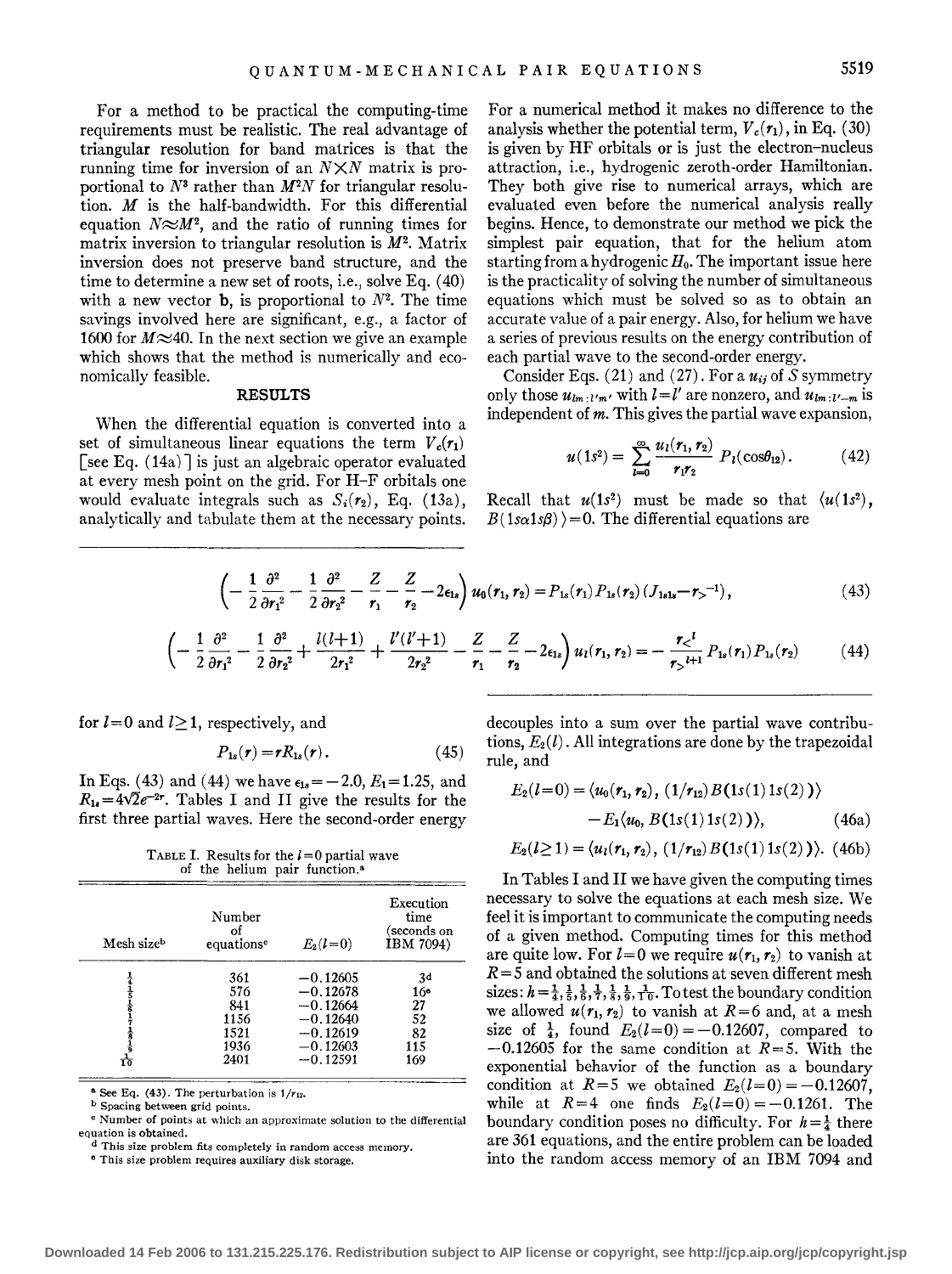TABLE II. Results for the  $l=1$  and 2 partial waves of the helium pair function.

| Mesh<br>size | $E_2(l=1)$   | $E_2(l=2)$   | Execution<br>timeb |
|--------------|--------------|--------------|--------------------|
|              | $-0.033051*$ | $-0.0056616$ | $2^{\circ}$        |
|              | $-0.030387$  | $-0.0049862$ | 3 <sup>e</sup>     |
|              | $-0.029073$  | $-0.0046351$ | 12ª                |
|              | $-0.028333$  | $-0.0044302$ | 23                 |
|              | $-0.027874$  | $-0.0043007$ | 37                 |
|              | $-0.027569$  | $-0.0042137$ | 50                 |
| ۲ò           | $-0.027356$  | $-0.0041525$ | 82                 |

<sup>8</sup> All integrals evaluated by the trapezoidal rule.

b Execution time in seconds on an IBM 7094. 0 This size problem fits entirely in core.

d This size problem requires auxiliary storage.

solved within 3 sec. At  $h = \frac{1}{5}$  one requires disk storage to handle the 576 equations, and the execution time is 16 sec. Table II gives the results for  $l = 1$  and  $l = 2$ partial waves. The execution times are lower than those for the  $l=0$  case, since the exponential boundary condition could be imposed at *R=4* for these higher partial waves. One can expect this behavior for the higher *l*  components of pair functions. Requiring the function to vanish at  $R=6$  affected the seventh significant figure in the energy.

Tables III-V give the results of extrapolating the values at varying mesh sizes (Tables I and II) .In Appendix A we derive the convergence of the solution of the corresponding finite difference equations,  $u(h)$ , towards the solution of the differential equation itself, *u.* We show that

$$
u - u(h) = a_2 h^2 + a_4 h^4 + \cdots, \qquad (47)
$$

TABLE III. Extrapolants from finest meshes.•

| ı     | Mesh<br>size | Results from<br>direct<br>quadrature | $h^2$ extrap-<br>olants <sup>®</sup> | $h4$ extrap-<br>olants <sup>d</sup> |
|-------|--------------|--------------------------------------|--------------------------------------|-------------------------------------|
|       | ᇂ            | $-0.126194b$                         | $-0.12541$                           |                                     |
| $l=0$ | 츻            | $-0.126030$                          | $-0.12537$                           | $-0.12531$                          |
|       | ᆠ            | $-0.125905$                          |                                      |                                     |
|       | ł            | $-0.027874$                          | $-0.026422$                          |                                     |
| $l=1$ | 충            | $-0.027569$                          | $-0.026449$                          | $-0.026498$                         |
|       | ᠊ᡶ           | $-0.027356$                          |                                      |                                     |
|       | 륯            | $-0.0043007$                         | $-0.0038862$                         |                                     |
| $l=2$ | ł            | $-0.0042137$                         | $-0.0038919$                         | $-0.003902$                         |
|       | ᠊ᠯ           | $-0.0041525$                         |                                      |                                     |

• See Eq. (48) of text.

b Results from direct quadrature on numerical solutions (Tables I and II).

**c Extrapolants from pairs of successive values in the preceding column assuming an** *hi* **convergence.** 

**d Extrapolants from the three values in the first column assuming an**  *h'* and *h•* convergence.

TABLE IV. Extrapolants from intermediate meshes.•

| l       | Mesh<br>size                         | Results from<br>direct<br>quadrature         | $h^2$ extrap-<br>olants <sup>o</sup> | $h^4$ extrap-<br>olants <sup>d</sup> |
|---------|--------------------------------------|----------------------------------------------|--------------------------------------|--------------------------------------|
| $l = 0$ | 긓<br>ł<br>ᆠ                          | $-0.126642b$<br>$-0.126194$<br>$-0.125905$   | $-0.12562$<br>$-0.12539$             | $-0.12526$                           |
| $l=1$   | $\frac{1}{6}$<br>$\frac{1}{R}$<br>᠊ᠯ | $-0.029073$<br>$-0.027874$<br>$-0.027356$    | $-0.026332$<br>$-0.026436$           | $-0.026495$                          |
| $l=2$   | 송<br>통<br>᠊ᠯ                         | $-0.0046351$<br>$-0.0043007$<br>$-0.0041525$ | $-0.0038707$<br>$-0.0038892$         | $-0.0038996$                         |

 $e^a$  See Eq. (48) of text.

b Results from direct quadrature on numerical solutions (Tables I and II).

" **Extrapolants from pairs of successive values in the preceding column assuming an h2 convergence.** 

d Extrapolants from the three values in the first column assuming an *h"* **and** *h4* **convergence.** 

where  $u, u(h), a_2,$  and  $a_4$  are functions of the independent variables and  $h$  is the mesh size. We therefore know exactly how an approximate solution approaches the exact one. This convergence property forms the basis of an extrapolation technique which allows us to obtain a high degree of accuracy for the pair energies. We checked the use of Eq.  $(47)$  by comparing an actual solution with an extrapolated one. The agreement is excellent.

The integrals for  $E_2$  are evaluated by the trapezoidal rule. The error term for quadrature by the trapezoidal rule can be expressed as a power series in the interval size,  $h$ . In Appendix A we show that the second-order energy, evaluated by the trapezoidal rule and with the finite difference solution, converges to the exact value

TABLE V. Extrapolants from values at various meshes.

| l     | Values used in<br>extrapolation                                                                                                                                                                                                                                                                               | Extrapolants                                                            |  |
|-------|---------------------------------------------------------------------------------------------------------------------------------------------------------------------------------------------------------------------------------------------------------------------------------------------------------------|-------------------------------------------------------------------------|--|
| $l=0$ | $\left(\frac{1}{6}, \frac{1}{7}\right)$ a<br>$\left(\frac{1}{5}, \frac{1}{6}, \frac{1}{7}\right)$<br>$\left(\frac{1}{6}, \frac{1}{7}, \frac{1}{8}\right)$                                                                                                                                                     | $-0.12574$<br>$-0.12512$<br>$-0.12521$                                  |  |
| $=1$  | $\begin{array}{c} \left(\frac{1}{4}, \frac{1}{5}\right) \\ \left(\frac{1}{5}, \frac{1}{6}\right) \\ \left(\frac{1}{4}, \frac{1}{5}, \frac{1}{6}\right) \\ \left(\frac{1}{5}, \frac{1}{6}, \frac{1}{7}\right) \end{array}$                                                                                     | $-0.02564$<br>$-0.02609$<br>$-0.02645$<br>$-0.02649$                    |  |
| $l=2$ | $\begin{array}{c} \left(\frac{1}{4}, \frac{1}{5}\right) \\ \left(\frac{1}{5}, \frac{1}{6}\right) \\ \left(\frac{1}{4}, \frac{1}{5}, \frac{1}{6}\right) \\ \left(\frac{1}{4}, \frac{1}{5}, \frac{1}{6}, \frac{1}{7}\right) \end{array}$<br>$(\frac{1}{4}, \frac{1}{5},$<br>$\cdots \frac{1}{9}, \frac{1}{10})$ | $-0.003786$<br>$-0.003837$<br>$-0.003878$<br>$-0.003896$<br>$-0.003905$ |  |

<sup>8</sup> The values at these mesh sizes were used in the extrapolation.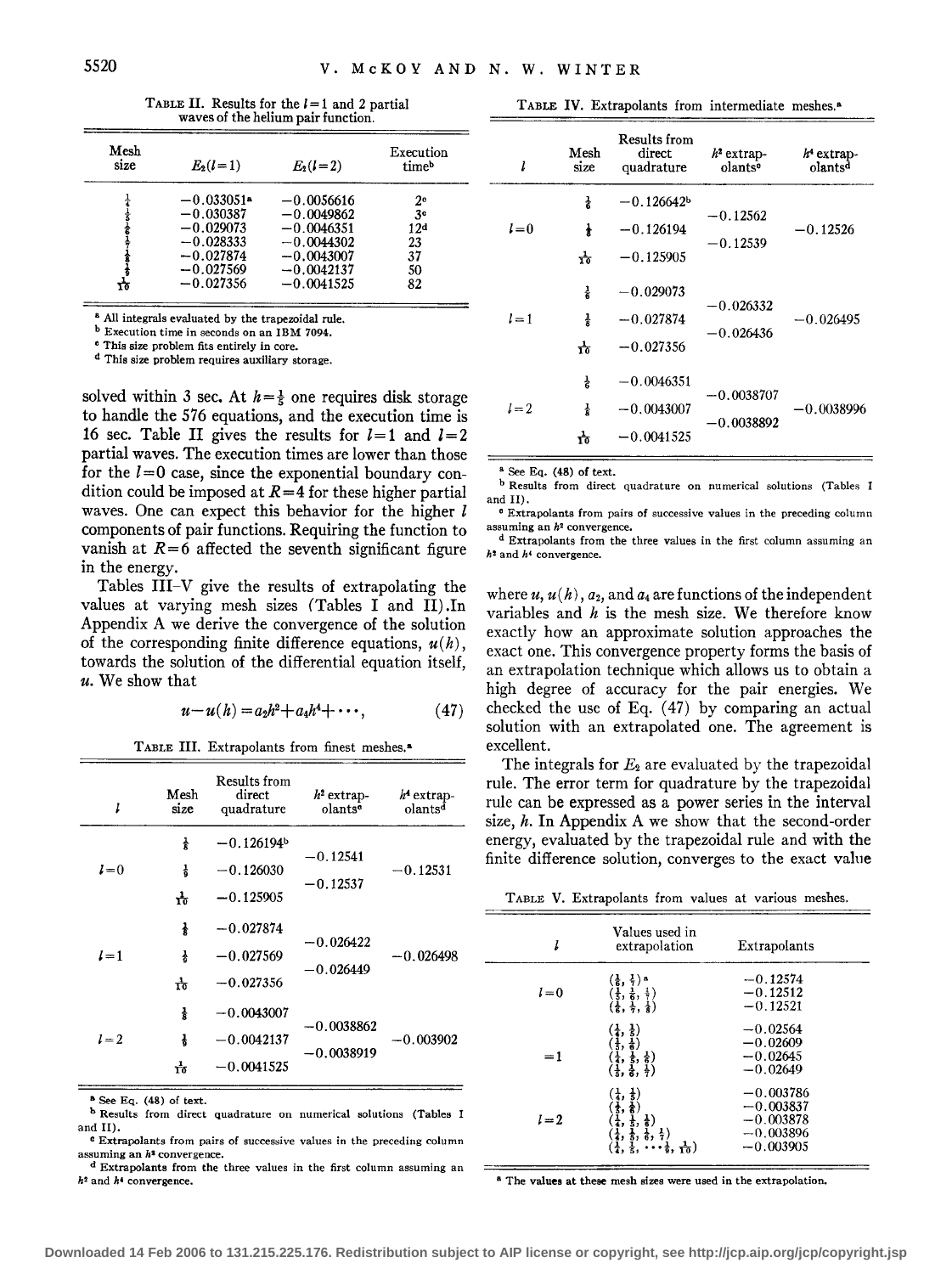as follows:

$$
E_2 = E_2(h) + b_2h^2 + b_4h^4 + \cdots, \qquad (48)
$$

where  $E_2(h)$  is the energy obtained at each mesh size. With Eq. (48) we can derive very accurate extrapolants. To obtain the best results one obviously extrapolates the results from the finer meshes. If one simply wants a good estimate of a pair energy, extrapolation from coarser meshes may be sufficient. Tables III and IV give the extrapolants based on results from the finest meshes, i.e.,  $h=\frac{1}{8}$ ,  $\frac{1}{9}$ ,  $\frac{1}{10}$  and those derived from the results at  $h=\frac{1}{6},\frac{1}{8},\frac{1}{10}$ , respectively. The various columns of Tables III and IV correspond to an extrapolation from a successively higher-order polynomial, i.e., an *h2*  and *h4* extrapolation. The successive columns of both Tables indicate that the extrapolation is stable and yields excellent results. Table V lists extrapolants derived from the results at various mesh sizes. We do this primarily to show the kind of extrapolants one can obtain from results at cruder meshes. These compare well with the best results of Table III. This approach can yield useful estimates of pair correlation energies. For the  $l = 1$  partial wave extrapolation from mesh sizes  $\frac{1}{4}$ ,  $\frac{1}{5}$ ,  $\frac{1}{6}$  give  $-0.02645$ . These solutions were obtained with a total computing time of 17 sec. Table V also lists some extrapolants based on very high-order polynomials; e.g., use of the results at all seven mesh sizes implies an  $h^{10}$  extrapolation and for  $l = 2$  gives  $E_2(l=2) = -0.003905$ . Other extrapolants indicate a similar stability.

For comparison we use the most recent results on the helium-atom pair function. Byron and Joachain<sup>9</sup> solved the pair equation variationally and also gave the contributions of the various partial waves to *E2.* They used two different types of trial functions. For  $u_1(r_1, r_2)$  of Eq.  $(42)$  they chose  $(a)$  a "configuration-interaction" type expansion,

$$
u_l(r_1, r_2) = \sum_{m,n} c_{lmn} (r_1^m r_2^n + r_1^n r_2^m)
$$

$$
\times r_1 r_2 \exp[-2(r_1 + r_2)], \quad (49a)
$$

and (b) a function of the form

$$
u_1(r_1, r_2) \sum_{m,n} c_{lmn} r_1 r_2 r_3^m r_5^n \exp[-2(r_1 + r_2)]. \quad (49b)
$$

TABLE VI. Comparison of numerical results with variational calculations.

|                             |                           | Variational                                         |                                          |                                          |
|-----------------------------|---------------------------|-----------------------------------------------------|------------------------------------------|------------------------------------------|
| $E_2(l)$                    | Case I <sup>a</sup>       | Case II <sup>b</sup>                                | Case HI <sup>e</sup>                     | Numerical <sup>d</sup>                   |
| $l = 0$<br>$l=1$<br>$l = 2$ | $-0.12533$<br>$-0.003906$ | $-0.12532$<br>$-0.026495 - 0.026475$<br>$-0.003893$ | $-0.12501$<br>$-0.025903$<br>$-0.003531$ | $-0.12531$<br>$-0.026498$<br>$-0.003902$ |

<sup>a</sup> See Eq. (49b) (30 variational parameters).

b See Eq. (49b). Only positive powersofr with *36* variational parameters. <sup>e</sup> Equation (49a) with 20 parameters

• F. W. Byron and C. J. Joachain, Phys. Rev. **157, 1** (1967).

TABLE VII. Upper bounds derived from numerical solution.<sup>8</sup>

| Mesh<br>size | М | $E_2(l=0)$ <i>M</i>                                           |                       | $E_2(l=1)$                                                         | $\boldsymbol{M}$ | $E_2(l=2)$                                                              |
|--------------|---|---------------------------------------------------------------|-----------------------|--------------------------------------------------------------------|------------------|-------------------------------------------------------------------------|
| 上生天          | 9 | $-0.1239$<br>$-0.1246$<br>$-0.1251$<br>$-0.1252$<br>$-0.1252$ | 8<br>7<br>8<br>7<br>8 | $-0.02554$<br>$-0.02605$<br>$-0.02625$<br>$-0.02634$<br>$-0.02641$ | 8<br>9<br>9<br>0 | $-0.003222$<br>$-0.003630$<br>$-0.003753$<br>$-0.003802$<br>$-0.003839$ |

8 See Eq. (SOb).

 $M-1$  **is the order of a polynomial covering a triangular region.** 

Functions of type (a) are standard, and those of type (b) are correlated in their radial part, and they avoid some difficult integrals due to nonlocal potentials that appear when interelectronic coordinates are used. Such functions may seem inadmissible as trial functions, since they have a finite discontinuity in the first derivative at  $r_1 = r_2$ . The variational principle nevertheless is still valid giving an upper bound. Table VI gives their values<sup>9</sup> listed as Cases I-III and our best extrapolants. For Case I a function of type (b) is used but each partial wave contains 30 terms with  $-1\leq m+n\leq 4$ . In Case II functions of type (b) are again used, but with 36 terms and  $m+n\leq 7$  (no negative powers of  $r_1$ ,  $r_2$ ). For Case III they<sup>9</sup> used a function of type (a) with 20 variational parameters. The results of Table VI clearly show that the numerical method of finite differences, coupled with extrapolation based on the convergence properties of the finite difference solution, can give results as accurate as the variational method.

It is easy to derive a convenient analytical fit to the numerical solution by simply projecting various functional forms on to it. To demonstrate this we use functions of the type in Eq. ( 49b) . These analytical fits can obviously provide upper bounds to *E2.* Since the solutions of Eqs. ( 43) and ( 44) are symmetric about the line  $r_1 = r_2$ , consider the region  $r_1 > r_2$  and let  $x = r_1$  and  $y = r_2$  there. The numerical solution should have the form10

$$
u(x, y) = \exp[-\alpha(x+y)]\pi(x, y), \qquad (50a)
$$

where  $\pi(x, y)$  is a polynomial in the triangular area  $r_1>r_2$ ,

$$
\pi(x, y) = \sum_{m=1}^{M} \sum_{n=1}^{m} c_{mn} x^{m-n} y^{n-1}.
$$
 (50b)

In principle  $\alpha$  can be varied, but here it is clearly equal to two. One just takes the solution vector, multiplies it by  $\exp\left[\alpha(x+y)\right]$ , and puts a polynomial,  $\pi(x, y)$ , through a selected number of points of the resulting vector. Equation (25) then gives an upper bound. The equation determining the *Cmn's* can be solved in a matter of seconds. Table VII gives some of these results. At crude meshes one can obtain estimates that compare

d Numerical integration of the partial differential equations.

<sup>10</sup> See comments below Eq. ( 49b) on the use of such functions in the variational expression. One must handle the integrals containing the kinetic energy operator properly.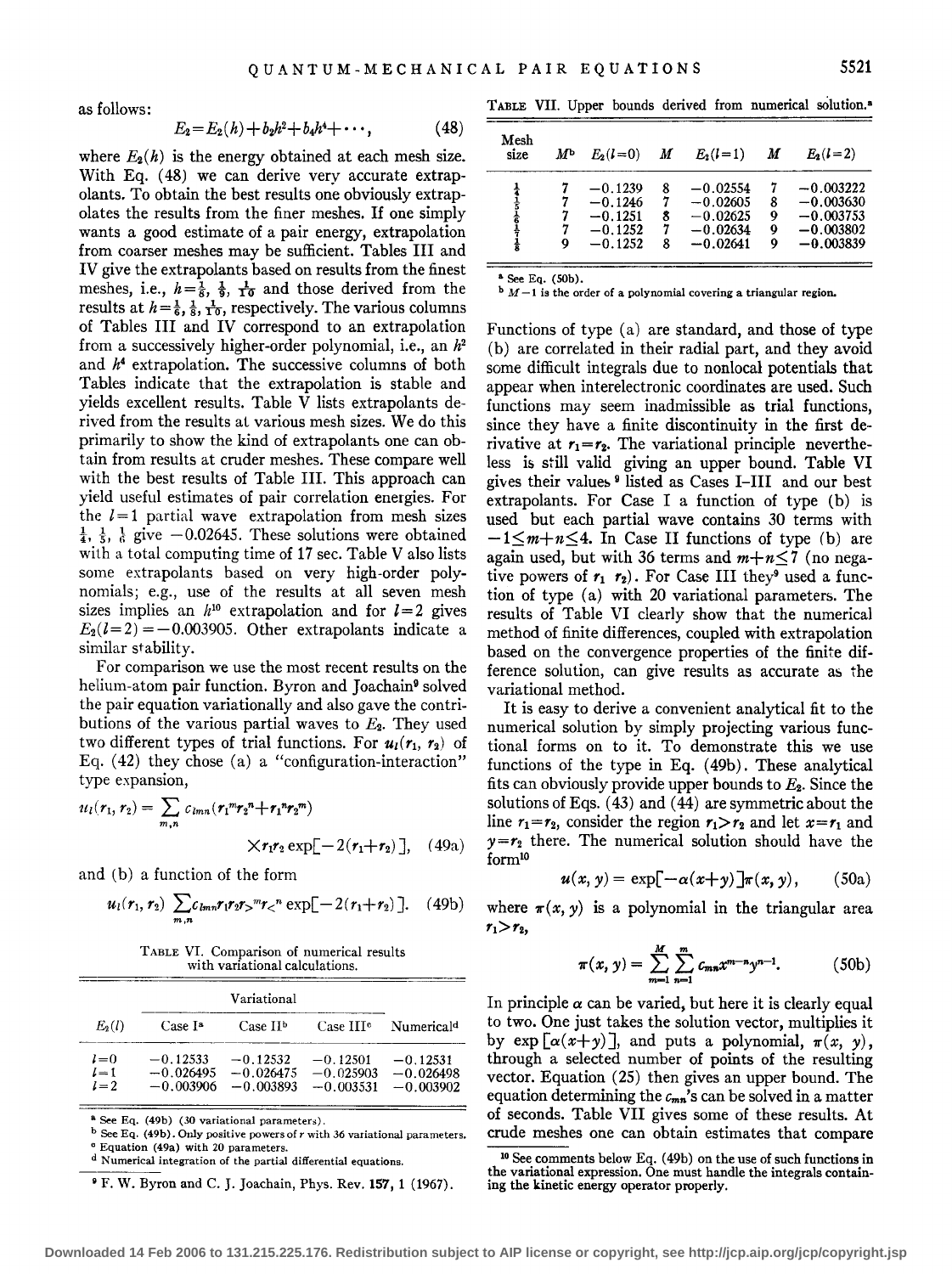well with the configuration-interaction results of Table VI; e.g., at a mesh size of  $\frac{1}{5}$  for the  $l=1$  and 2 partial waves  $E_2(l) = -0.02605$  and  $-0.00363$ , respectively, versus  $-0.025903$  and  $-0.003531$  of Table VI. An interesting observation is that the numerical result always lies below the best available estimate of the energy of each partial wave, so that the true value is apparently bracketed by the numerical and variational results; e.g., at a mesh size of  $\frac{1}{10} E_2(l)$  for  $l=0, 1$ , and 2 is  $-0.1259, -0.02736,$  and  $-0.00415$ , respectively, by numerical integration and  $-0.1252$ ,  $-0.02641$ , and  $-0.003839$  variationally. These bracket the accurate results of  $-0.12533$ ,  $-0.026495$ , and  $-0.003906$ . This bracketing occurs at all mesh sizes, and the limits become smaller as the mesh is refined.

# **NONLOCAL POTENTIALS**

Our results demonstrate that the pair equations can be solved by the finite-difference method if the exchange potentials in Eq. (30) were absent. In that case the differential equation is replaced by a matrix equation in which the matrix is banded. Such a system of equations can be solved quite efficiently by triangular decomposition; i.e.,  $\mathbf{A}$ [Eq. (41)] is decomposed into its L and U factors. With the matrix *A* in triangular form the system **Ax= b** is solved by a forward and backward substitution. The lower and upper triangular matrices, *L* and *U,* are stored and are always available. This allows one to include nonlocal potentials and higher difference corrections (Appendix B) by an iterative technique, with a small increase in computing time.

There are two starting points. One can drop the exchange operator  $V_e(r)$  completely [see Eqs. (13b) and  $(14b)$ ] and solve the resulting equations

$$
Au_0 = b. \t\t(51)
$$

The term  $-[V_{\epsilon}(r_1) + V_{\epsilon}(r_2)]u(r_1, r_2)$  has been neglected for the first iteration. Write  $u \approx u_0 + \Delta u_0$ , and the correction  $\Delta u_0$  is approximately given by the equation

$$
\mathbf{A}(\Delta \mathbf{u}_0) = \left[ V_{\epsilon}(\mathbf{r}_1) + V_{\epsilon}(\mathbf{r}_2) \right] \mathbf{u}_0, \tag{52}
$$

which can be solved by a forward and backward substitution since the *L* and *U* factors are available. One would really like to replace the nonlocal operator by a local operator. Various effective local potentials can approximate the exchange potential quite well, e.g., those of Slater<sup>11</sup> and Kohn and Sham.<sup>12</sup> Slater suggests that the exchange potential be represented by

$$
V_e^{s}(r) = (3/2\pi) \left[ 3\pi^2 n(r) \right]^{1/3},
$$
 (53)

where

$$
n(r) = \sum_{i=1}^N \psi_i^*(r)\psi_i(r),
$$

and  $\psi_i(r)$  satisfies an equation like the HF equations, but with  $V_e$  of Eq. (53). The advantage is that this  $V_{\epsilon}(r)$  is an algebraic operator, and one now has an equation like Eq. (51) with a different band matrix, *A.:* 

$$
A_{s}u_{0}=b.\t\t(54)
$$

The operator  $(V_{e}^{I} - V_{e})$  is neglected for the first iteration. As in Eq. (52), one solves for the correction  $\Delta u^0$ .

Since the facility of including exchange potentials is important, we give some estimates of the additional computing requirements. If the problem fits in random access memory, a solution of the matrix equation requires about  $\frac{1}{2}M^4 + 2M^3$  operations. But with the L and *U* matrices available only 2M<sup>3</sup> operations are required to solve for a new root. Thus, the additional time per iteration to include the nonlocal potentials will be about  $4/(4+M)$  of the initial time, which for  $M=20$ is about  $16\%$ . With auxiliary storage and bandwidths that are not too large, one can prove that this percentage will be less than 25% and will decrease the larger the number of equations becomes.

#### **CONCLUSIONS**

We have shown that the first-order pair equations proposed by Sinanoglu can be solved both economically and conveniently by numerical integration. One of the advantages of the method is its simplicity, and its success depends on the ability to solve a large number of simultaneous linear equations efficiently. One can obtain an approximate solution at around 2000 mesh points in just under 2 min on an IBM 7094. Such solutions would be sufficient for many purposes. With this number of equations one must use auxiliary disk storage, and a fair bit of time is spent transmitting information between computing units. On a machine with a larger random access storage but, hypothetically, with the same basic cycle time, such a calculation would take about 40 sec. The programming is simple, and the few integrations necessary are done by the trapezoidal rule. Nonlocal potentials can be treated with a small increase by the same iterative technique.

We also prove how the finite difference solution must converge toward the exact solution as the mesh size goes to zero. This convergence forms the basis of a stable extrapolation procedure which gives an accurate value for the pair energy. On the other hand, very little is known about the convergence properties of variational methods. The expansion in spherical harmonics has some conceptual advantage, and the solutions for the radial functions converge nicely for all  $l$  values. The boundary condition poses no difficulty.

We chose the first-order pair function as the example in this paper, but there are other pairs that are more accurate than these first-order pairs.2 In many cases one expects  $\hat{u}_{ij}^{(1)}$  to suffice, but if one wants to go to more accurate pairs, numerical methods are also applicable.

n J. C. Slater, Phys. Rev. 81, 385 (1951). 12 W. Kohn and L. J. Sham, Phys. Rev. **140,** A1133 (1965). For comments on this choice of exchange potential see J. C. Slater, Massachusetts Institute of Technology, Solid State and Molecular Theory, Quarterly Progress Report No. 58, 1965 (unpublished).